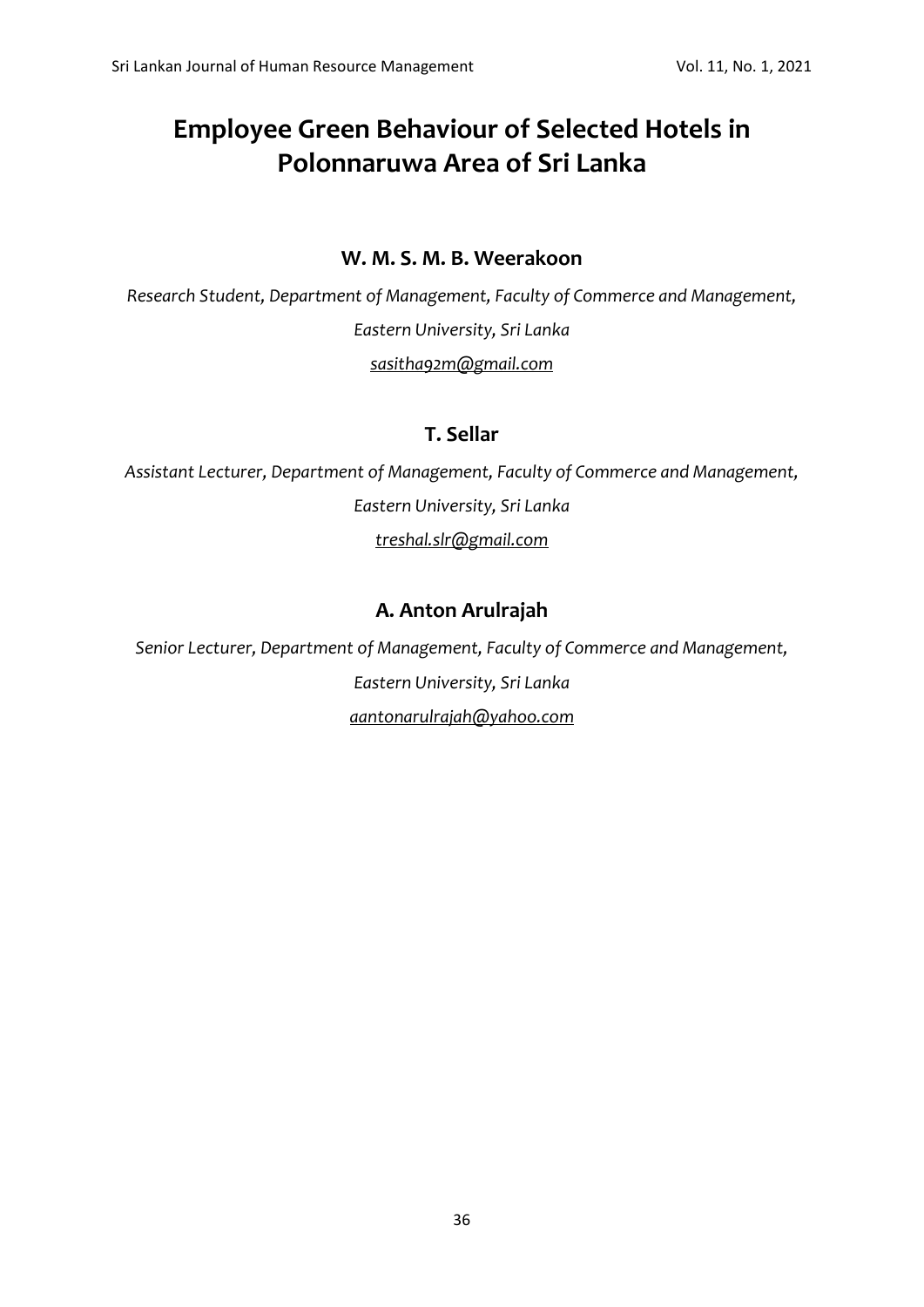## **Abstract**

Employee green behaviour (EGB) contributes significantly to creating and sustaining eco-friendly hotels. EGB can be explained as the best way to contribute all employees to conserve natural environment. Natural environment directly affects the growth and survival of hotel industry. In this context, EGB in hotel industry is more important than other industries. Hence, objectives of study were to identify the level of EGB in selected hotels as well as to find out whether there is any difference in the level of EGB based on gender, age groups and education levels of employees. Data collected from 200 respondents through a questionnaire was analyzed by using descriptive statistics, independent samples t-test as well as ANOVA test. This study revealed that there is a high level of EGB among the employees in the surveyed hotels. There are no significant differences in the level of EGB by gender and age of employees while the level of EGB is significantly varying by their education levels of the employees.

**Key Words:** Age, Education, Employee Green Behaviour, Gender, Hotel, Sri Lanka

### **Introduction**

The tourism industry has been one of growing industries in Sri Lanka since the independence from the British in 1948. Sri Lanka has been able to attract foreign investors and tourists to the island because of its natural beauty, climate and the geographical location. Hence, these days most of the organizations in the world are getting more concerned with the environmental issues such as climate change, global warming, environmental pollution and energy crisis. They are facing these issues in a sustainable manner that includes environmental management system, cleaner production, implementing environmental strategies and encouraging employee green behaviour with the expectation of dealing with the above issues.

The employee green behaviour (EGB) is a growing trend and it is explained as the scalable conducts/behaviours of employees which are connected with and contributed to enhance environmental sustainability (Ones and Dilchert, 2012a). Thus, the hotel industry tries to sustain in the current business world using these employee green behaviour strategies such as recycling paper, printing double side, avoiding unnecessary electricity usage, using personal cups instead of disposable cups, using stairs instead of elevators and using many other ways to reduce the wastage of resources in organizations. Also the tourists prefer to stay in hotels with natural beauty surrounding and in the hotels which give more importance to green behaviour and green practices. Hence the organizations in today's globalized and competitive environment are more concerned with the natural environment (Jabbour and Beatriz, 2016).

The employee green behaviours are an essential element of organizational environmental sustainability (Andersson, Jackson, and Russell, 2013). In modern business world, most of the organizations are concerning about environmental sustainability. Employee green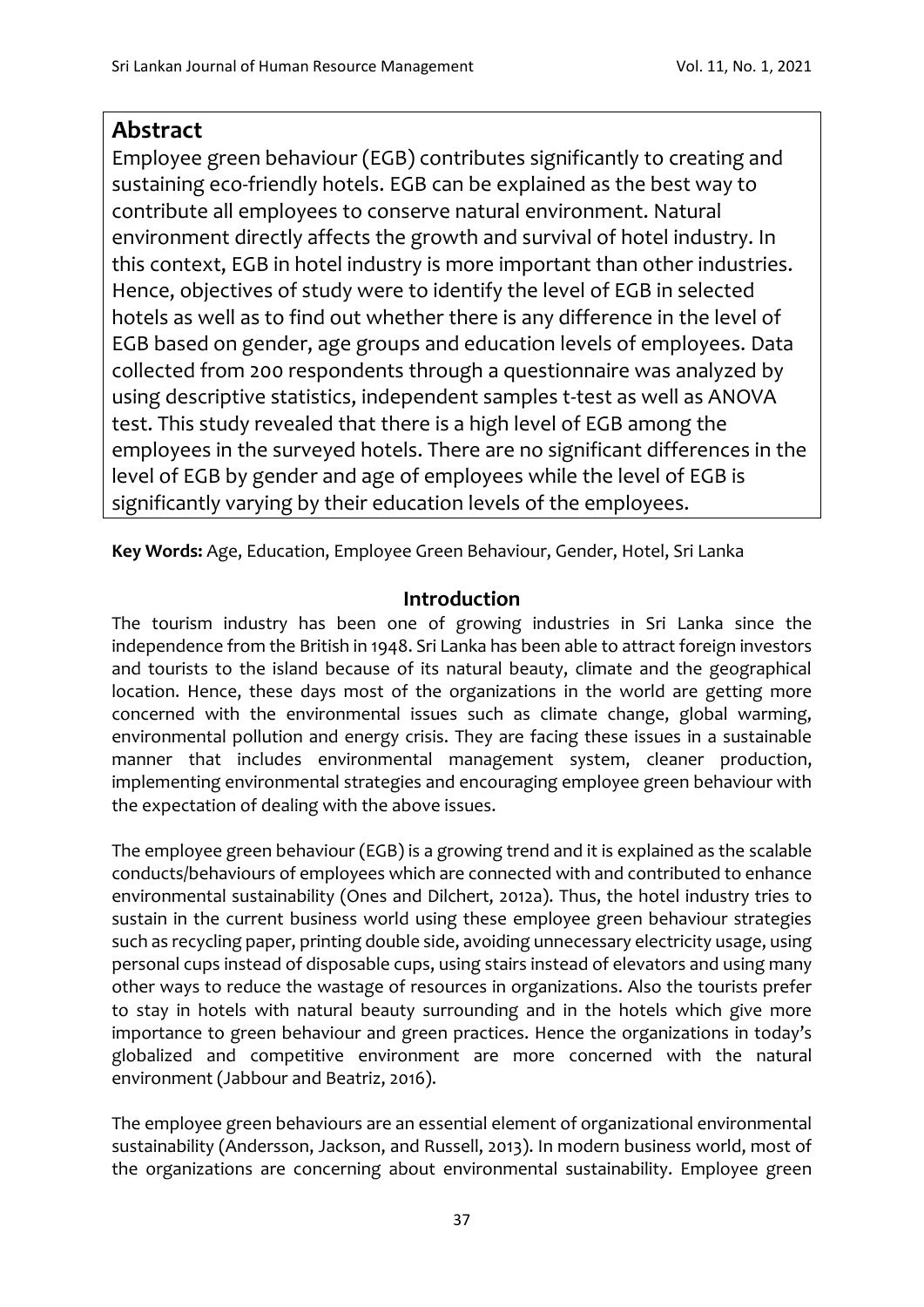behaviour is one of the several ways employees can contribute to protect the environment (George and Jayakumar, 2020). Hence, employee green behaviour has been a major part and best way to achieve environmental sustainability. Organizations are also more concerned about the reduction in environmental footprint of their operations and it behooves in sustainability initiatives (Wiernik, Dilchert, and Ones, 2016). So, today new companies are adopting new environmental management practices and systems (Jabbour and Beatriz, 2016) and they are seeking employees with good sound knowledge on environmental motivation and green behaviours.

Although employee green behavior is a growing trend in the current business world, Sri Lankan people are giving less importance to reduce the environmental pollution due to the lack of awareness regarding the value of green behaviour, incapability of recruiting employees with good green practices and limited measurement tools. So, this matter needs to be focused and the level of employee green behaviour needs to be investigated. According to Blok, Wesselink, Studynka, and Kemp (2015), research works related with employee green behaviour in the workplace are not sufficiently considered in the field of organizational behaviour. Thus, it is not surprising that organizations are seeking to understand how employees' behaviours at work affect the natural environment and which personal characteristics lead to good and poor environmental performance at the individual level.

Therefore, the demographic factors of the employees need to be considered in recruitment and training in an organization, as those factors have a considerable impact on the individual's behaving pattern which could affect the organization's productivity and goodwill. Based on the previous empirical studies on green behaviour, it is stated that the demographic variables would influence individual green behavior (Dumont, Shen and Deng, 2016). Therefore, the present research study aims to investigate the employee green behaviour in terms of gender, age and level of education of the sample. Moreover in Sri Lankan context, very few studies have been done on employees' green behaviour in hotel industry. Hence, this paper could fill the empirical knowledge gap in the literature. Accordingly, there is an emerging need or a research gap which stimulates to conduct the current study. Hence, the objectives of this paper were:

- 1. to identify the level of employee green behaviour of selected hotels,
- 2. to investigate whether there is any difference of employee green behaviour based on gender of employees,
- 3. to investigate whether there is any difference of employee green behaviour based on age of employees, and
- 4. to investigate whether there is any difference of employee green behaviour based on the education levels of employees.

Thus, this paper tries to achieve the above mentioned four objectives systematically. Rest of this paper is organized in support of the related literature, study methodology, results, discussion, and conclusion, contribution of the study, recommendations and its limitations of the study.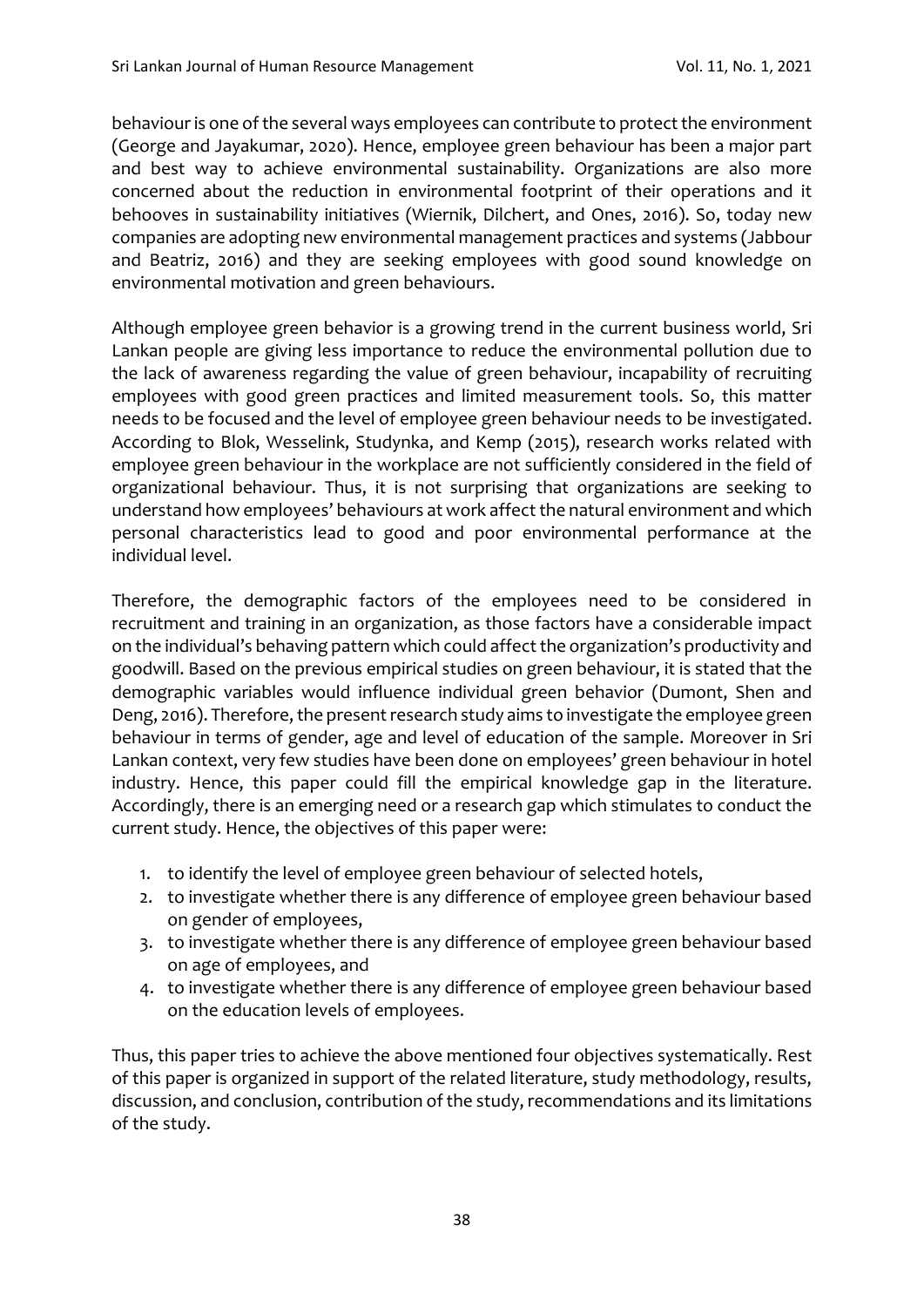### **Literature Review**

Literature review of this study reviewed the previous research works related with employee green behaviour, the dimensions of employee green behaviour and association of gender, age and education levels of employees with green behaviour.

#### **Employee Green Behaviour**

According to the report of ensuring sustainability in Sri Lanka's hotel industry (International Fiancé Corporation Group of World Bank, 2013), Sri Lanka's hotel industry is a key driver of economic growth in the island nation. The government of Sri Lanka is implementing a master plan that envisages the arrival of million tourists in the future. This will place a huge strain on resources, especially energy and water, and will create immense challenges in the efficient use of these resources and recycle waste with greater efficiency.

According to Opatha (2015), every organization is in need of making all its employees green. Organizations cannot become sustainable as well as environmentally friendly organizations without the support and contributions of employees (Opatha, 2013; Opatha and Arulrajah, 2014; Opatha, 2019). Employee green behaviours which are congruent with environmental sustainability goals of an organization. This behaviour is defined as scalable actions and behaviours of employees which are connected with and contributed to enhance environmental sustainability (Ones and Dilchert, 2012a). As 'scalable actions and behaviours', they can vary in terms of how frequently or proficiently employees perform them, and these scalable actions and behaviours allow each employee's contribution to be counted (McConnaughy, 2014). Employee green behaviour can be considered as a part of job performance and may be either mandatory or voluntary, depending on the characteristics of jobs or works in the organizations (Campbell and Wiernik, 2015; Arulrajah, Opatha, and Nawaratne, 2015). According to Tian, Zhang, and Li (2019), employee green behaviour is nature friendly actions and activities of employees in the organizations and it is important to convert an organization's basic initiatives into best permanent strategic practices.

Employee Green Behaviour (EGB) is defined as the real behaviours of employees in the organizations which contribute to reduce the harmful effect or increase the constructive waves on natural environment (Thevanes and Arulrajah, 2016; Thevanes and Arulrajah, 2020; Opatha and Kottawatta, 2020a; Opatha and Kottawatta, 2020b). Simply, employee green behaviour is the behaviour of human beings to reduce harm to the natural environment. These behaviours can be performed for the benefit or success of the organization or as a requirement of the government. EGB includes activities such as saving energy, using resources efficiently, avoiding waste, recycling and conserving water (Norton, Parker, Zacher, and Ashkanasy, 2015; Ones and Dilchert, 2012b). Most organizations are engaged in reducing their environmental footprints in order to reduce their negative environmental impacts of business activities (Sharma and Sharma, 2011). The employee green behaviour is a key employee behaviour in the workplace in the context of greening organizational behaviour (Vinojini and Arulrajah, 2017).

In order to classify employee green behaviour, Ones and Ditcher (2012a) had developed a model that consists of five types of main classifications such as working sustainably,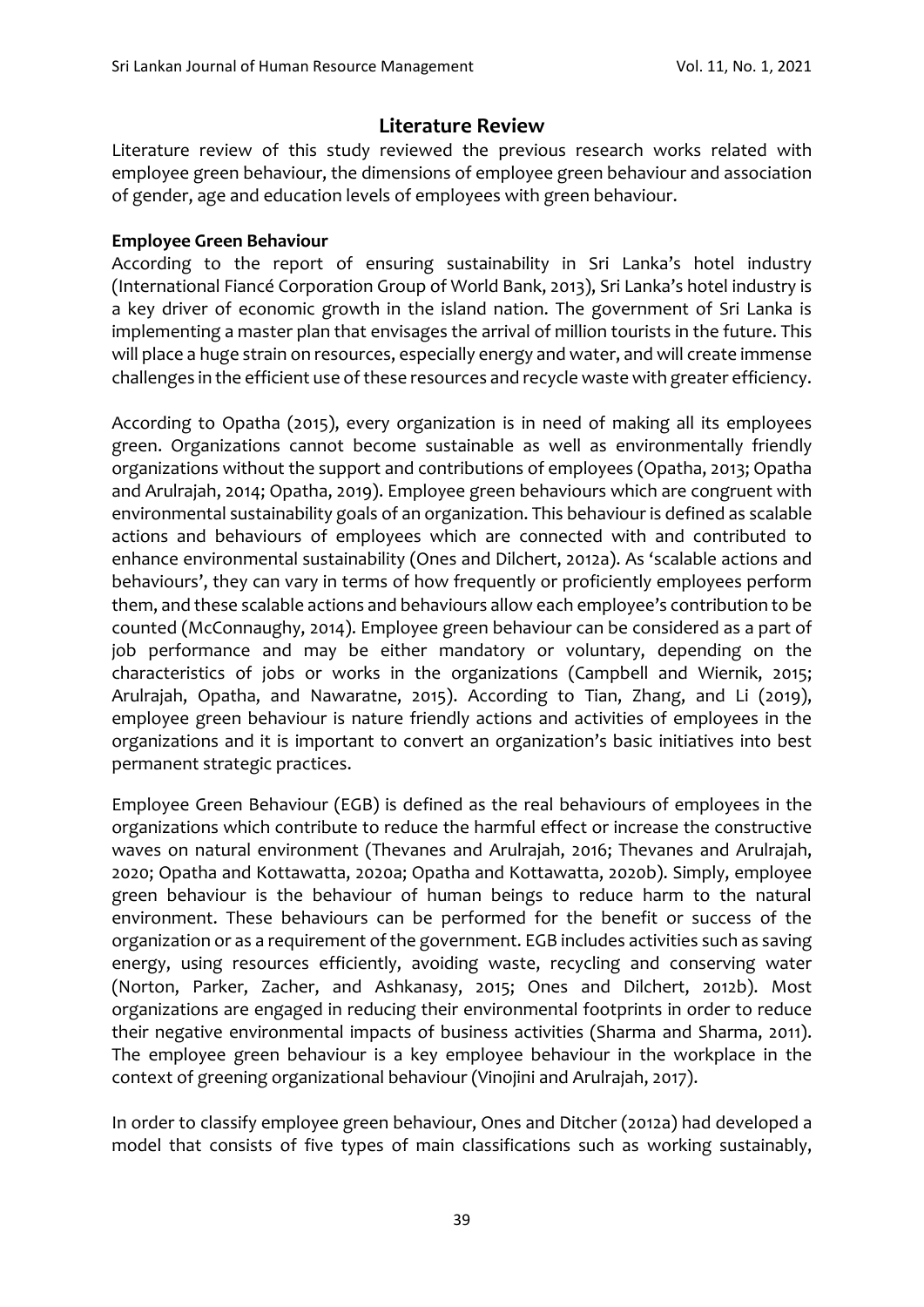avoiding harm, conserving, influencing others and taking initiative. This was a result of critical incident methodology.

#### **Working Sustainably**

Working sustainably represents behaviors that help work processes and products to be more sustainable and it includes four categories such as choosing responsible alternatives, changing how work is done, creating sustainable products and processes, and embracing innovation for sustainability (Ones and Dilchert, 2012a). These behaviours engage in as a way of improving the environmental sustainability of work products and processes.

#### **Avoiding Harm**

Behaviors can either harm the nature or cause increasing damage, or can enhance the nature, making its ecosystems healthier. The avoiding harm meta-category is bipolar and contains three categories; preventing pollution (e.g., treating hazardous waste properly), monitoring environmental impact (e.g., tracking emissions from factory operations) and strengthening ecosystem (e.g., planning trees around the factory environment) (Ones and Dilchert, 2012a).

### **Conserving**

The conserving indicates a category that represents behaviours related to preserve resources and reduce or eliminate waste (Ones and Dilchert, 2012a). Conserving includes four types such as (1) reducing use, (2) reusing, (3) repurposing and (4) recycling and it reflects the behaviours related with protecting resources and reduce waste (Ones and Dilchert, 2012a). Reducing use prevents the unnecessary use of new materials. Reusing involves multiple uses of the same materials for the same purpose, while repurposing involves multiple uses of materials for new purposes. Recycling allows to convert old materials to become new products, but requires energy and additional resources to do so.

### **Influencing Others**

Influencing others describe how individuals can encourage each other to participate in environmental fortification behaviours. According to Ones and Dilchert (2012a), psychologically encouraging other is associated with diffusing knowledge and supporting others change their behaviours and it is the only category that is unambiguously social and influence can extend to other stakeholders in the organization. Encouraging and supporting others are the two subdivisions of influencing others. Also it includes educating and training for sustainability which includes behaviors that help others build their knowledge about environmentalism. Further, employee behaviours from this domain include teaching, mentoring, leading, encouraging, and supporting.

### **Taking Initiative**

Taking initiative is considered as behaviours which involve pro-actively initiating new behaviours or making personal sacrifices for sustainability. Taking initiative consists of three categories such as initiating programs and policies (e.g., establishing an energy reduction policy) lobbying and activism (e.g., arguing for environmental issues on board), and putting environmental interests first (e.g., rejecting an environmentally unfriendly project) (Ones and Dilchert, 2012a).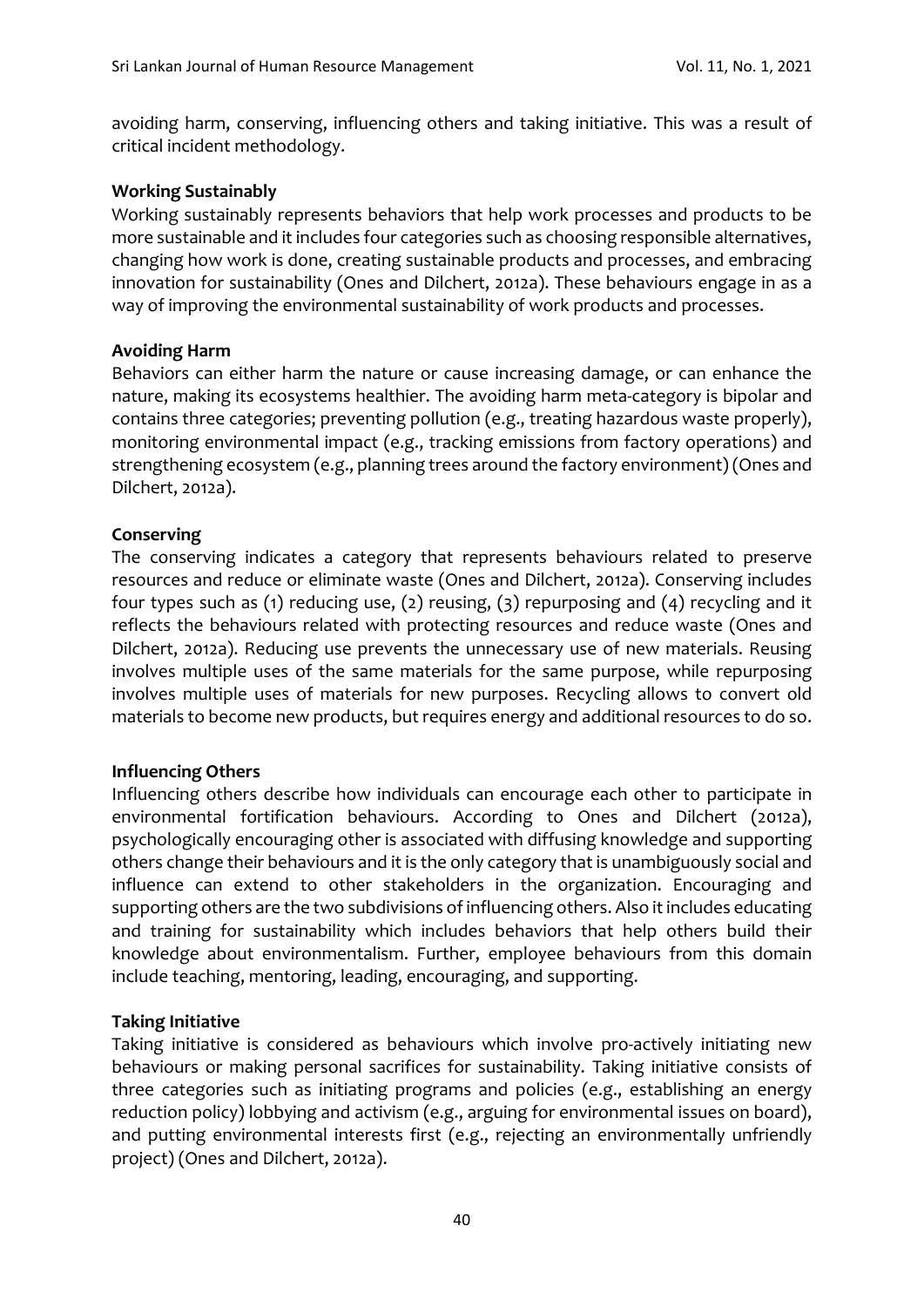### **Hypotheses Development**

#### **Employee Green Behaviour and Gender of the Employees**

The shift toward a greener economy is creating new jobs and professions and adding new responsibilities to existing jobs and professions to implant environmental sustainability as a main part of job performance (Dierdorff, Norton, Gregory, Rivkin, and Lewis, 2013; Arulrajah, Opatha, and Nawaratne, 2015). Thus, it is not surprising that organizations are seeking to understand how employees' behaviours at work affect the natural environment and which personal characteristics lead to good and poor environmental performance at the individual level. Accordingly employees' gender, age and education level play a vital role in measuring the level of employee green behavior. Research finding of Klein, D'Mello, and Wiernick (2012) indicated that gender is weakly linked with employee green behaviour. Considering the level of green behaviour of the gender of the respondents, both male and female employees possess high level of green behaviour. However, comparatively female has a slightly higher mean value than male (Weerarathna, Jayarathna, and Pintoe, 2017). Similarly, another previous research study proved that females possess strong environmental/green behavior than men (Luchs and Mooradian, 2012). But this case may differ in other social contexts or samples. According to Saifulina and Carballo-Penela (2016), gender of an employee influences his/her green behaviour in the work places. Therefore, this paper focused to investigate whether employee green behaviour varies based on the gender of employees really and the hypothesis has been developed as:

*H1: The level of employee green behaviour is significantly varied by the gender of the employees.*

#### **Employee Green Behaviour and Age of the Employees**

Subsequent analysis of the studies included in the largest and most recent review does serve to highlight relationship between age and employee green behavior (Norton, Parker, Zacher and Ashkanasy, 2015). When concerning about the age of the employees in measuring the level of green behaviour, older workers are often characterized as inflexible, unwilling to adopt new habits, and unable to learn new skills (Dennis and Thomas, 2007). Hence the older individuals are less environmentally-concerned in their working patterns. For an example, not willing to use tablets instead of using papers, traveling to meetings instead of using video conferencing are some of the practices. This means that there is a negative effect on employee green behaviour based on older workers. Research finding of Klein, D'Mello, and Wiernick (2012) indicated that employee age is weakly connected with green behaviour. On the other hand, older adults are more motivated to value stinginess by being economical and avoiding waste (Wiernik, Dilchert and Ones, 2016). This is relevant to environmental sustainability as environmental initiatives often focus on recycling, avoiding waste and conserving resources (Ones and Dilchert, 2012b). Then, a positive effect of aging on environmental values might be effectively utilized by having older employees lead the way in communicating and championing green initiatives (Wiernik, Ones, and Dilchert, 2013). Therefore, with the empirical evidence and own reasoning the following hypothesis has been formulated:

*H2: The level of employee green behaviour is significantly varied by the age of the employees.*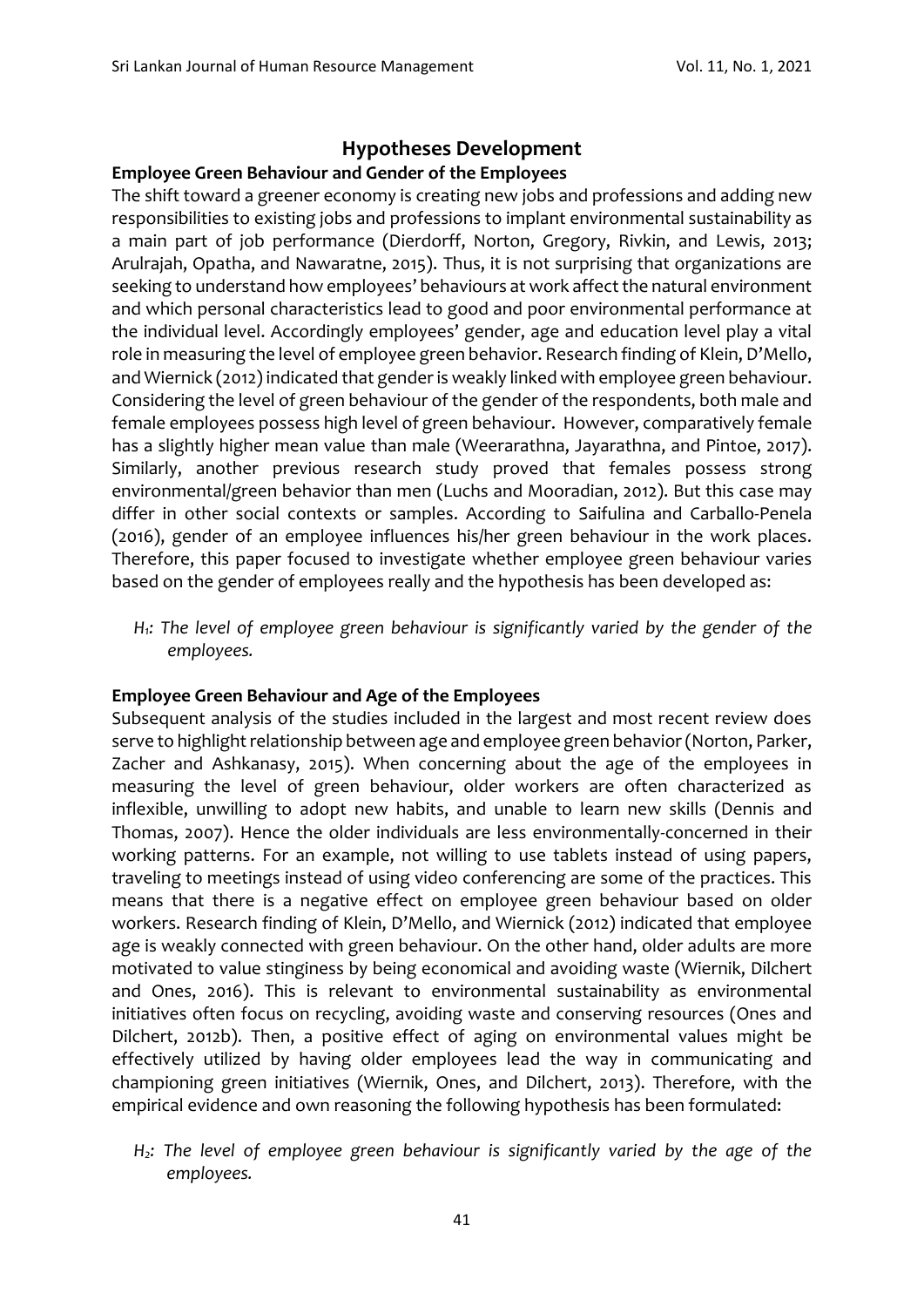### **Employee Green Behaviour and Education Levels of the Employees**

Indeed, previous research has identified education as an important determinant of environmentally-friendly behaviors. Ortega-Egea, Garcı´a-de-Frutos and Antolı´n-Lo´pez, (2014) found that there is a positive association between education and pro-environmental behaviors. Further, a recent study has shown that promoting universal education can be an effective mean not only to alleviate poverty and to foster economic growth in developing countries, but also in reducing vulnerability to climate change (Muttarak and Lutz, 2014). Research finding of Klein, D'Mello, and Wiernick (2012) indicated that education is weakly correlated with employee green behaviour. In the Sri Lankan context, Weerarathna, Jayarathna, and Pintoe (2017) found that when the level of education gets increased the level of green behaviour also gets increased. In line with the above arguments and empirical findings in the literature, the following hypothesis has been developed:

*H3: The level of employee green behaviour is significantly varied by the education levels of the employees.*

As the study was based on employee green behaviour of the employees in hotel industry in Polonnaruwa Area, the authors selected five dimensions to measure the level of employee green behaviour such as working sustainably, avoiding harm, conserving, influencing others and taking initiative. Also the authors concern whether the personal characteristics influence to enhance employee green behaviour. Therefore, the conceptual framework (see Figure 1) for the current study is supported by Ones and Dilchert (2012a) in the previous literature.





*Sources: Ones and Dilchert (2012a; 2012b)*

### **Methodology**

A research methodology explains the research purposes, activities, procedures, measurements and applications (Hernandez, Perez, and Rangel, 2016). Thus, this section of the paper could be used to achieve the research objectives systematically. The researchers gathered the data using a survey strategy with association of the deductive approach.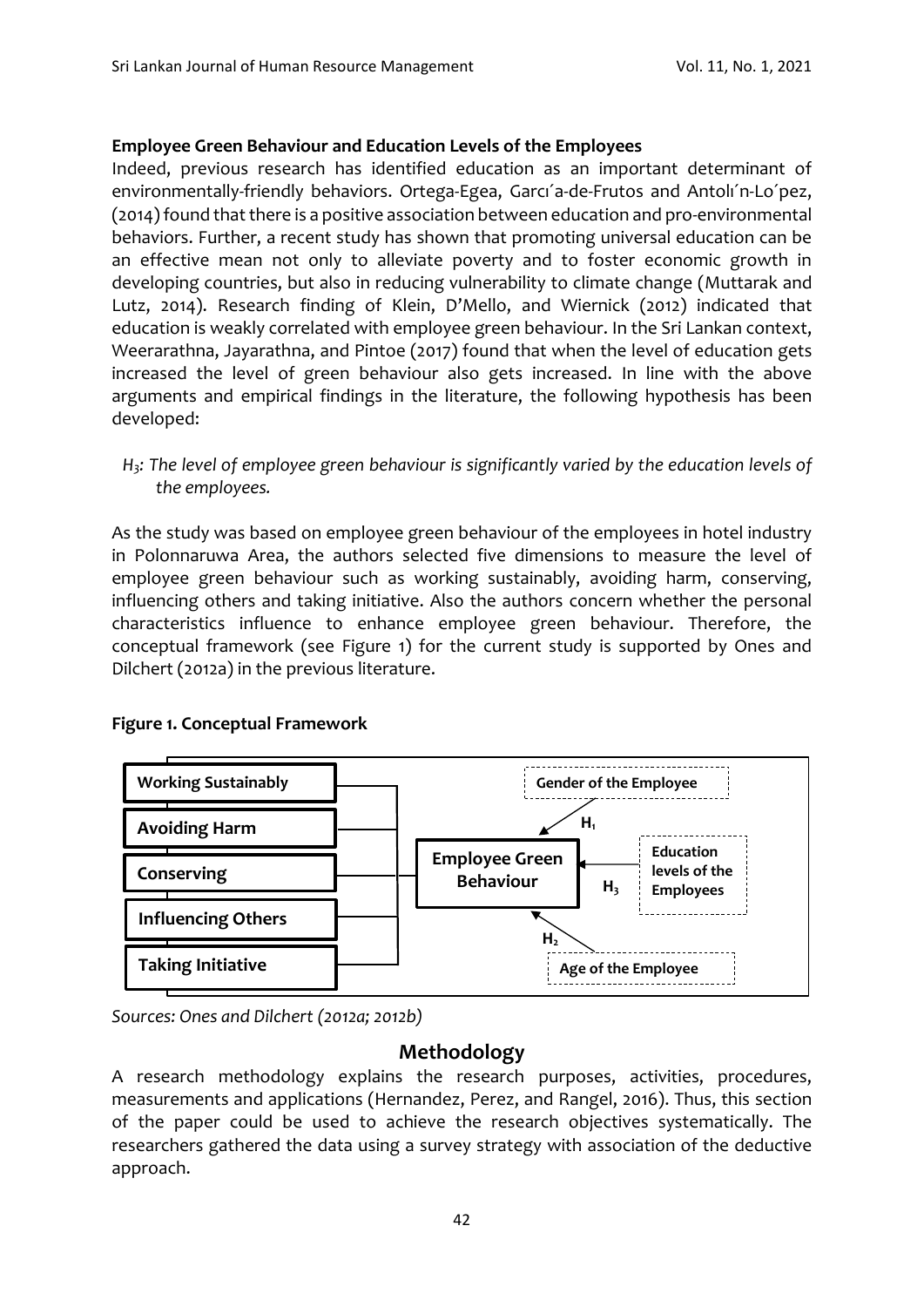#### **Sampling and Sample Size**

Population includes the entire group of people; event or things of interest that the researcher wishes to investigate (Sekaran, 2010). In this paper, the population was the employees of two selected hotels in Polonnaruwa Area of Sri Lanka. Relatively, selected two hotels are highly practicing green concept in their operations as well as other initiatives when compared with other hotels in that particular area of Sri Lanka. This was the main reason to select the employees of these two hotels. Among the 300 employees, only 250 employees were selected as the sample of the study by using proportionate stratified random sampling method. In a proportionate stratified method, the sample size of each stratum is proportionate to the population size of the stratum, so that this sampling technique works well for populations with a variety of attributes.

### **Measures and Data Collection Method**

The employee green behaviour was measured by a 36 item scale with five dimensions (see Figure 1), which was found to be reliable and valid in a previous study (Ones and Dilchert, 2012a; McConnaughy, 2014). It was 5-point Likert scale with 1 for 'strongly disagree' and 5 for 'strongly agree' and the mean scores of five dimensions indicated the variable. In this paper it had a Cronbach's Alpha of 0.701. The data was collected from the selected sample using the questionnaire method over a period of three months. For this current study, a well-structured questionnaire which consists of 36 questions items was used as research instruments for data collection from respondents.

#### **Procedure**

To gain support for the study, all levels of employees in the selected organizations were contacted with the permission of the managers and a structured questionnaire with 36 items was distributed to each person in order to gather the relevant data. A follow up call was taken to the managers as a reminder after few days. Nearly 210 employees responded and gave support for the study. Questionnaires were gathered by the researchers from the employees confidentially. As the researchers have used a questionnaire method, few responses (10 responses) were rejected due to the improper way of answering and incompletion.

#### **Data Analysis Technique**

Mean and standard deviation were used to analyze the level of employee green behaviour in the surveyed hotels and the investigation of any difference in the level of employee green behaviour based on gender, age and education levels of the respondents were analyzed through independent samples t-test and ANOVA using SPSS (Version 22.0).

### **Results**

#### **Respondent Profile**

The final composition of the sample comprised respondents from Hotel Sudu Araliya (57% from the population) and Girithale Hotel (65%) in Polonnaruwa Area of Sri Lanka. Majority of the respondents are males (77.5%) working in the selected hotels in Polonnaruwa Area. Also most of the respondents' age is between 31- 40 (34%) and only 1% of employees are above the age of 61. About 58.5% of respondents are married while 41.5% being single. Of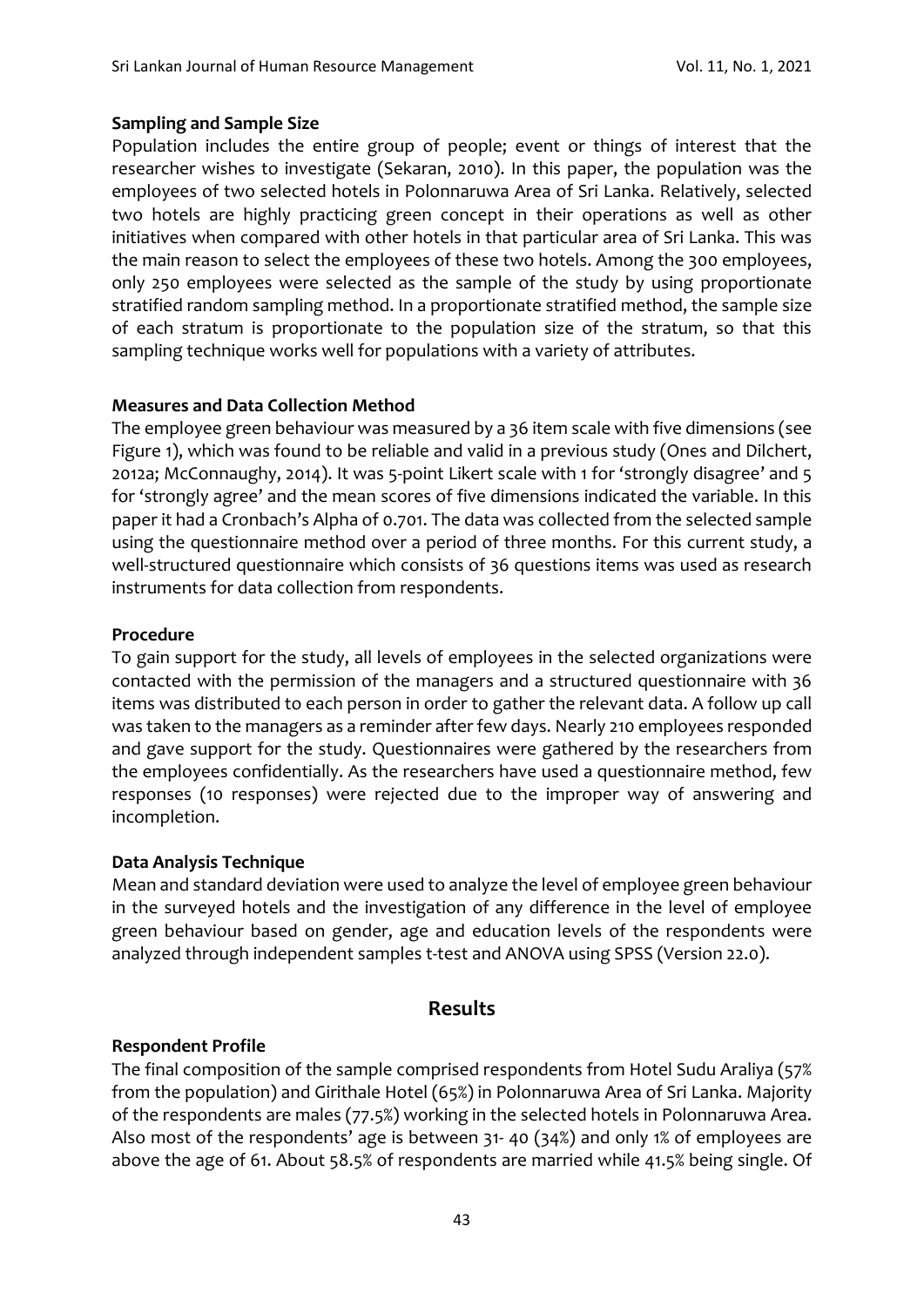the sample, 43% of the respondents have at least G.C.E. O/L qualifications while very few are less than G.C.E. O/L.

### **Level of Employee Green Behaviour**

The variable of employee green behaviour includes five dimensions which are working sustainably, avoiding harm, conserving, influencing others and taking initiative. All the variables were measured using 5-point Likert scale where  $1=$  strongly disagree and  $5=$ strongly agree. Internal reliability values of the scale for this study variables are working sustainability, avoiding harm, conserving, influencing others, taking initiative and overall employee green behaviour are 0.758, 0.719, 0.753, 0.721, 0.751 and 0.701 respectively. The degrees of the level of these variables were measured using the mean value and standard deviation (see Table 1).

**Table 1. Descriptive Statistics for the Level of Employee Green Behaviour**

| <b>Dimensions</b>                                                                                                  | Mean                                                                                             | <b>Standard Deviation</b> |  |  |  |  |
|--------------------------------------------------------------------------------------------------------------------|--------------------------------------------------------------------------------------------------|---------------------------|--|--|--|--|
| <b>Working Sustainably</b>                                                                                         | 4.10                                                                                             | 0.401                     |  |  |  |  |
| Avoiding Harm                                                                                                      | 4.14                                                                                             | 0.365                     |  |  |  |  |
| Conserving                                                                                                         | 4.24                                                                                             | 0.340                     |  |  |  |  |
| Influencing Others                                                                                                 | 4.03                                                                                             | 0.413                     |  |  |  |  |
| Taking Initiative                                                                                                  | 4.02                                                                                             | 0.433                     |  |  |  |  |
| <b>Employee Green Behaviour</b>                                                                                    | 4.11                                                                                             | 0.297                     |  |  |  |  |
| (Note: Mean value range: $1 \le X \le 1.80$ : Very Low, $1.80 < X \le 2.60$ : Low, $2.60 < X \le 3.40$ : Moderate, |                                                                                                  |                           |  |  |  |  |
|                                                                                                                    | 3.40 < $X \le 4.20$ : High, and $4.20 < X \le 5.00$ : Very High: Source: Masri and Jaaron, 2017) |                           |  |  |  |  |

Table 1 gives that the overall mean value of the employee green behaviour is 4.11 with 0.297 standard deviation. Hence, the level of employee green behaviour of surveyed hotels is in high level.

### **Independent Sample t Test and ANOVA**

In order to test the 1<sup>st</sup>, 2<sup>nd</sup> and 3<sup>rd</sup> hypotheses formulated of this paper, the researchers have used the independent sample t test and ANOVA to investigate how the employee green behaviour varies with the gender, age and education levels of employees of selected hotels in Polonnaruwa Area of Sri Lanka. Results of the analysis are summarized in Tables 2 to 7. Table 2 provides useful group statistics for the two groups (male and female), including the mean and standard deviation.

| Table 2. Group Statistics: Employee Green Behaviour and Gender |  |
|----------------------------------------------------------------|--|
|----------------------------------------------------------------|--|

|                     | Gender | Ν   | Mean   | Std. Deviation | Std. Error Mean |
|---------------------|--------|-----|--------|----------------|-----------------|
| Employee Green Male |        | 155 | 4.0904 | .29632         | .02380          |
| Behaviour           | Female | 45  | 4.1619 | .29499         | .04397          |

Table 3 provides the actual results from the independent t-test.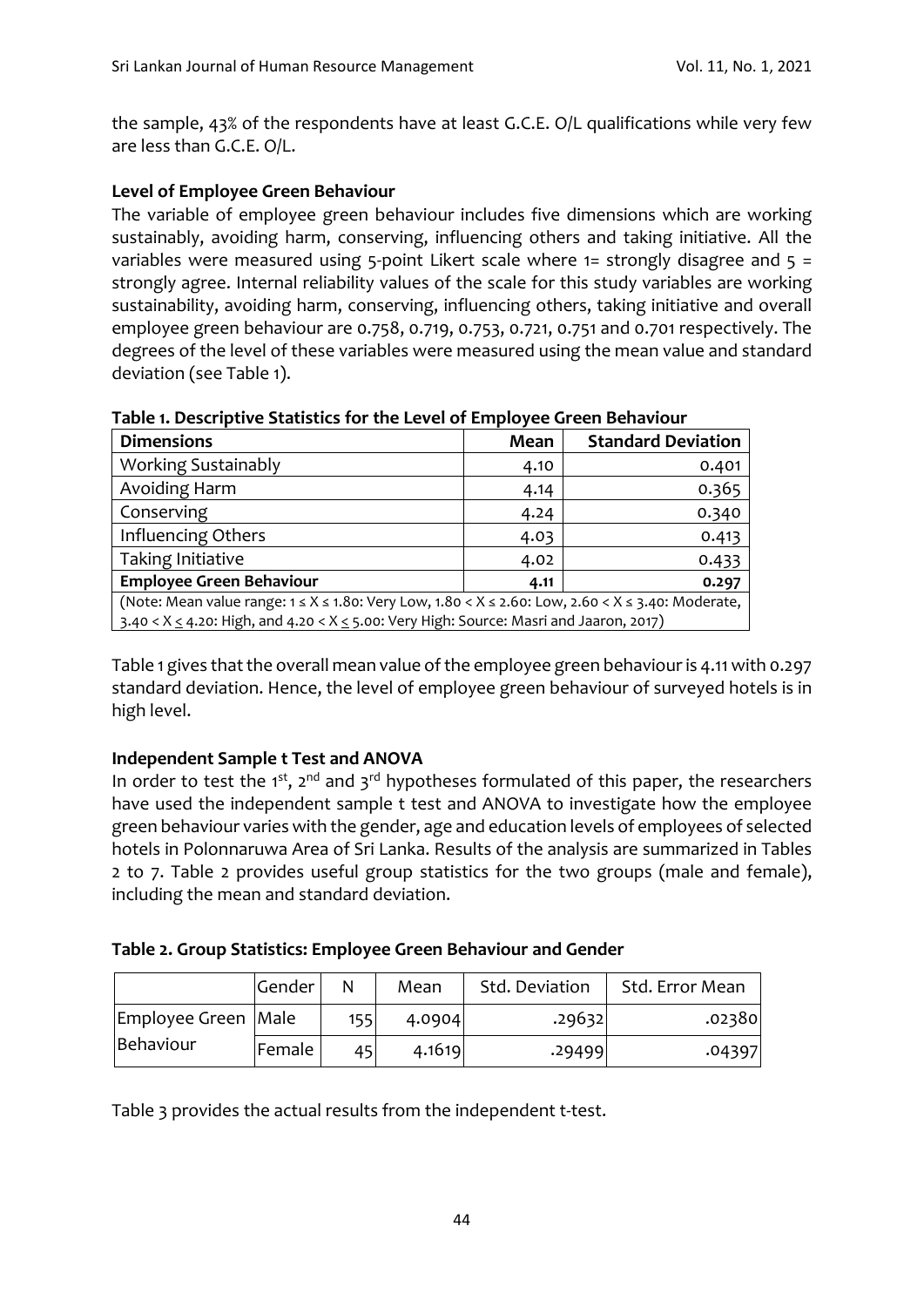|                              |                                              |       | Level of Employee Green Behavior |                 |  |  |
|------------------------------|----------------------------------------------|-------|----------------------------------|-----------------|--|--|
|                              |                                              |       |                                  | Equal variances |  |  |
|                              |                                              |       | assumed                          | not assumed     |  |  |
| Levene's Test                | F                                            |       | .001                             |                 |  |  |
| for Equality of<br>Variances | Sig.                                         |       | .977                             |                 |  |  |
| t-test for                   | т                                            |       | $-1.427$                         | $-1.430$        |  |  |
| Equality of<br>Means         | Df                                           |       | 198                              | 71.794          |  |  |
|                              | Sig. (2-tailed)                              |       | .155                             | .157            |  |  |
|                              | Mean Difference                              |       | $-07152$                         | $-07152$        |  |  |
|                              | Std. Error Difference                        |       | .05013                           | .05000          |  |  |
|                              | 95% Confidence Interval<br>of the Difference | Lower | $-17037$                         | $-17120$        |  |  |
|                              |                                              | Upper | .02733                           | .02817          |  |  |

#### **Table 3. Independent Samples t-Test**

Table 3 shows that the group means are not statistically significantly different because the value in the 'Sig. (2-tailed)' row is not less than 0.05. Looking at the Group Statistics Table 2, it indicates that male has relatively lower mean value in green behaviour when compared with female. However, it is not statistically significant.

The descriptive Table 4 (see below) provides descriptive statistics including the mean, standard deviation and 95% confidence intervals for dependent variable (employee green behaviour) for each separate age group (Less than 20, 21-30, 31-40, 41-50, 51-60, and above 61), as well as when all groups are combined (total). These figures are useful for describing and explaining the findings.

|              |                |        |           |        | 95% Confidence<br>Interval for Mean |              | Minimum | Maximum |
|--------------|----------------|--------|-----------|--------|-------------------------------------|--------------|---------|---------|
|              |                |        | Std.      | Std.   | Lower                               | Upper        |         |         |
|              | N              | Mean   | Deviation | Error  | Bound                               | <b>Bound</b> |         |         |
| Less than 20 | 12             | 4.0778 | .21754    | .06280 | 3.9396                              | 4.2160       | 3.67    | 4.47    |
| $21 - 30$    | 62             | 4.0995 | .27416    | .03482 | 4.0298                              | 4.1691       | 3.55    | 4.63    |
| $31 - 40$    | 68             | 4.0888 | .28737    | .03485 | 4.0193                              | 4.1584       | 3.44    | 4.70    |
| 41-50        | 42             | 4.0819 | .31514    | .04863 | 3.9837                              | 4.1801       | 3.52    | 4.65    |
| $51 - 60$    | 14             | 4.2695 | 38610     | .10319 | 4.0466                              | 4.4925       | 3.48    | 4.82    |
| above 61     | $\overline{2}$ | 4.4733 | .42426    | .30000 | .6615                               | 8.2852       | 4.17    | 4.77    |
| <b>Total</b> | 200            | 4.1065 | .29679    | .02099 | 4.0651                              | 4.1479       | 3.44    | 4.82    |

**Table 4. Descriptive Statistics: Employee Green Behaviour and Age Groups**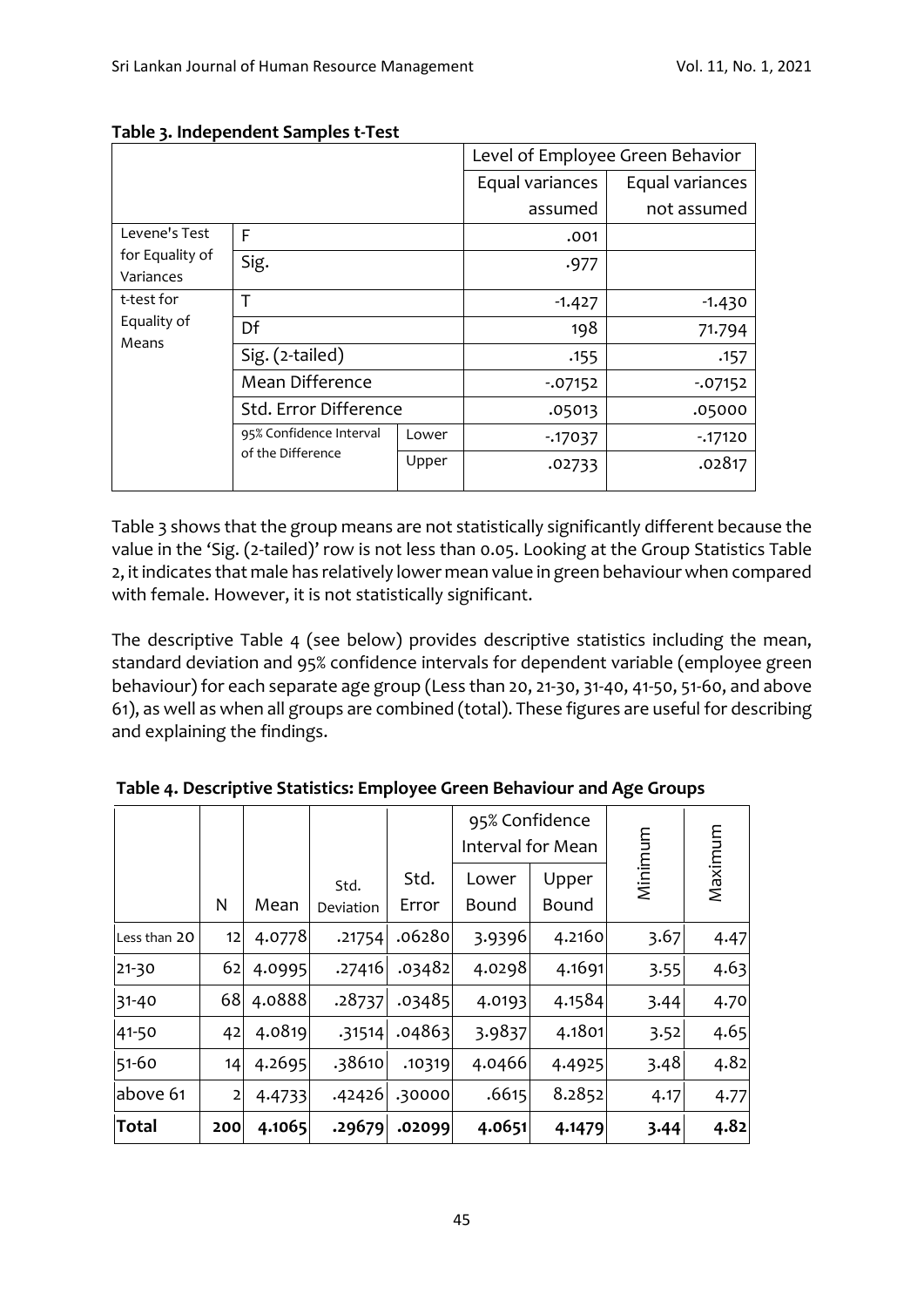|                      | Sum of  |     |             |       |      |
|----------------------|---------|-----|-------------|-------|------|
|                      | Squares | Df  | Mean Square |       | Sig. |
| Between Groups       | .701    |     | .140        | 1.616 | .158 |
| <b>Within Groups</b> | 16.828  | 194 | .087        |       |      |
| Total                | 17.529  | 199 |             |       |      |

**Table 5. ANOVA**: **Employee Green Behaviour and Age Groups**

Table 5 shows the output of the ANOVA analysis and whether there is a statistically significant difference between age group means. According to Table 5, the significance value is 0.158 (i.e., p = 0.158) which is not below 0.05 and, therefore, there is no statistically significant difference in the mean value of level of employee green behaviour between the different age groups of employees in the surveyed hotels.

The descriptive Table 6 (see below) provides descriptive statistics including the mean, standard deviation and 95% confidence intervals for dependent variable (employee green behaviour) for each separate level of education group (Less than O/L, G.C.E O/L, G.C.E A/L, Certificate level, Diploma level, Degree level and Postgraduate level), as well as when all groups are combined (total).

**Table 6. Descriptive Statistics: Employee Green Behaviour and Levels of Education**

|                   |                |        |                   |               | 95% Confidence<br>Interval for Mean |                |         |         |
|-------------------|----------------|--------|-------------------|---------------|-------------------------------------|----------------|---------|---------|
|                   | N              | Mean   | Std.<br>Deviation | Std.<br>Error | Lower<br><b>Bound</b>               | Upper<br>Bound | Minimum | Maximum |
| Less than O/L     | 4              | 3.6483 | .22107            | .11053        | 3.2966                              | 4.0001         | 3.48    | 3.97    |
| G.C.E O/L         | 86             | 3.9867 | .25306            | .02729        | 3.9325                              | 4.0410         | 3.44    | 4.47    |
| G.C.E A/L         | 32             | 4.0348 | .23310            | .04121        | 3.9507                              | 4.1188         | 3.64    | 4.59    |
| Certificate level | 33             | 4.1877 | .25429            | .04427        | 4.0975                              | 4.2778         | 3.73    | 4.70    |
| Diploma level     | 29             | 4.2600 | .22225            | .04127        | 4.1755                              | 4.3445         | 3.83    | 4.63    |
| Degree level      | 13             | 4.5103 | .11041            | .03062        | 4.4435                              | 4.5770         | 4.31    | 4.65    |
| Postgraduate      | $\overline{3}$ | 4.7889 | .02694            | .01556        | 4.7220                              | 4.8558         | 4.77    | 4.82    |
| Total             | 200            | 4.1065 | .29679            | .02099        | 4.0651                              | 4.1479         | 3.44    | 4.82    |

| Table 7. ANOVA: Employee Green Behaviour and Educational Group |  |  |  |
|----------------------------------------------------------------|--|--|--|
|                                                                |  |  |  |

|                      | Sum of Squares | Df  | Mean Square |        | Sig. |
|----------------------|----------------|-----|-------------|--------|------|
| Between Groups       | 6.655          |     | 1.109       | 19.685 | .000 |
| <b>Within Groups</b> | 10.874         | 193 | .056        |        |      |
| Total                | 17.529         | 199 |             |        |      |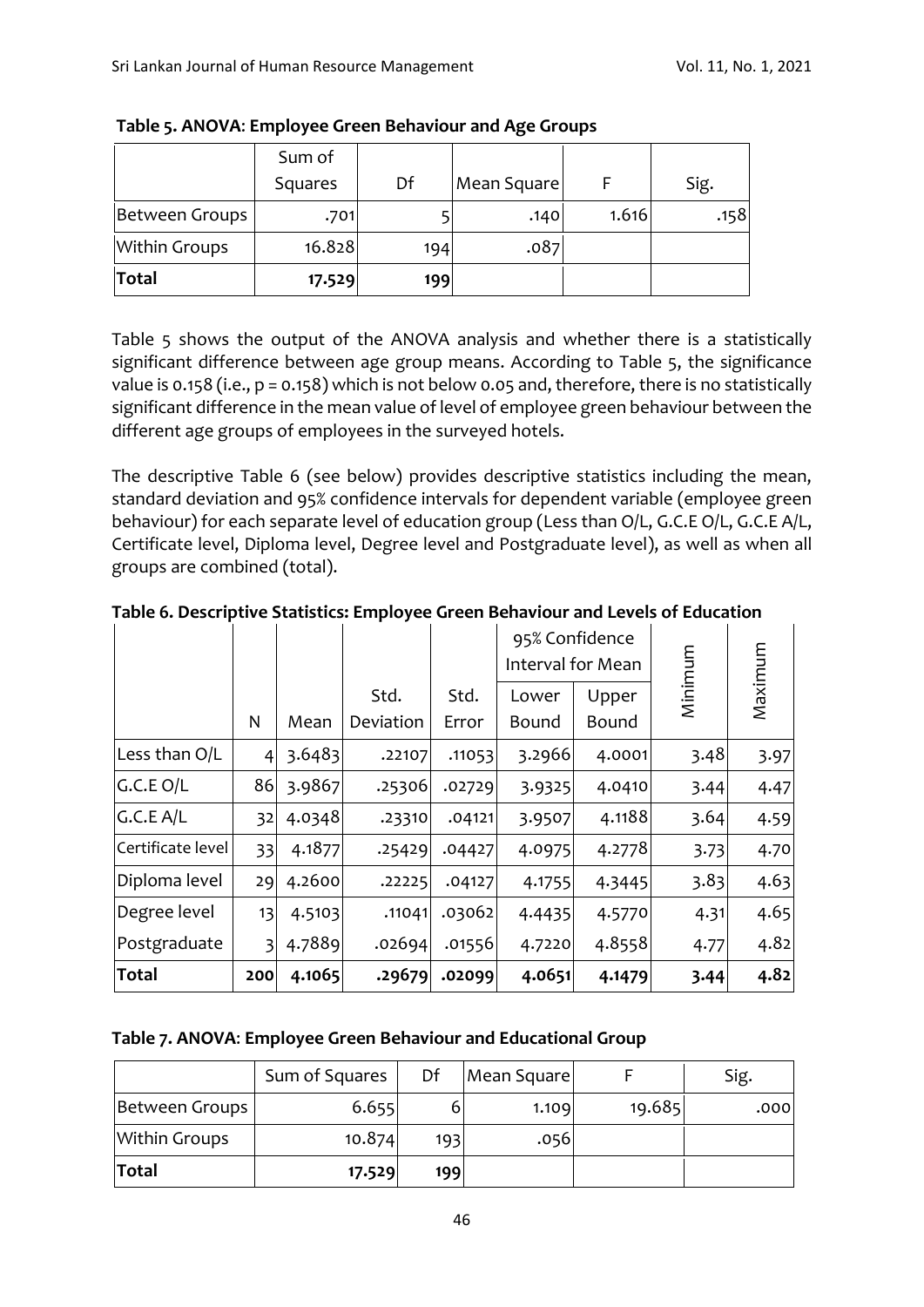Table 7 shows the output of the ANOVA analysis and whether there is a statistically significant difference between educational group means. We can see that the significance value is 0.000 (i.e.,  $p = 0.000$ ) which is below 0.05 and, therefore, there is a statistically significant difference in the mean value of level of employee green behaviour between the different educational groups of employees in the surveyed hotels.

### **Discussion**

The first objective of this paper is to identify the level of employee green behaviour of selected hotels in Polonnaruwa Area of Sri Lanka and that has been observed by using univariate analysis. Accordingly, the level of employee green behaviour of the employees working in the selected hotels is 4.11, hence employee green behaviour is in high level. According to Weerarathna, Jayarathna, and Pintoe (2017), there is high level of employee green behaviours in Sri Lanka manufacturing than service sectors. Moreover, they confirm that employees of manufacturing sector (mean = 3.93) are greener than the employees in the service sector (mean = 3.42). However, the finding of this paper indicates that there is a high level of employee green behaviour (mean = 4.11) in the surveyed hotels in Polonnaruwa Area of Sri Lanka whereas hotel industry belongs to the service sector. The finding of this paper contradicts with the findings of Weerarathna et al, (2017).

As the second objective of this study (first hypothesis) is to investigate whether there is any difference of employee green behaviour based on gender of employees, for this the researchers have used independent samples t-test as the analyzing technique. Table 3 clearly illustrates that there is no significant difference between gender and employee green behaviours (p-value =  $0.155$ ).

However, as per descriptive statistics, the finding of this paper is similar to the findings of Weerarathna, Jayarathna, and Pintoe (2017), whereas their study indicates that the employee green behaviours of female employees (mean = 3.69) are slightly higher than the male employees (mean = 3.60) in manufacturing and service sectors in Sri Lanka. This study also reflects similar finding (see Table 2) in the surveyed hotels. On the other hand, in this paper, independent samples t-test proves that there is no significant difference between gender and employee green behaviours.

Moreover, the finding of this paper contradicts with the findings of Saifulina and Carballo-Penela (2016). According to their findings, females tend to perform environmentally friendly behaviours at work places more than males do  $(p < 0.05)$ . Particularly, some personal characteristics associated with females such as empathy, caring others, perspective taking and altruism, and helping mind could explain why female employees perform more green behaviour than males do (Kark and Waismel-Manor, 2005; Kidder, 2002). Apart from these, other studies indicate that females have more knowledge and are competent than males in encouraging corporate social responsibility in their organizations (Seto-Pamies, 2015).

Also the third objective of the current study (second hypothesis) is to investigate whether there is any difference of employee green behaviour based on age of employees and researchers have used ANOVA test(see Table 5). Hence the p value of the results is greater than 0.000 (p-value = 0.158), it is obvious that there is no significant difference between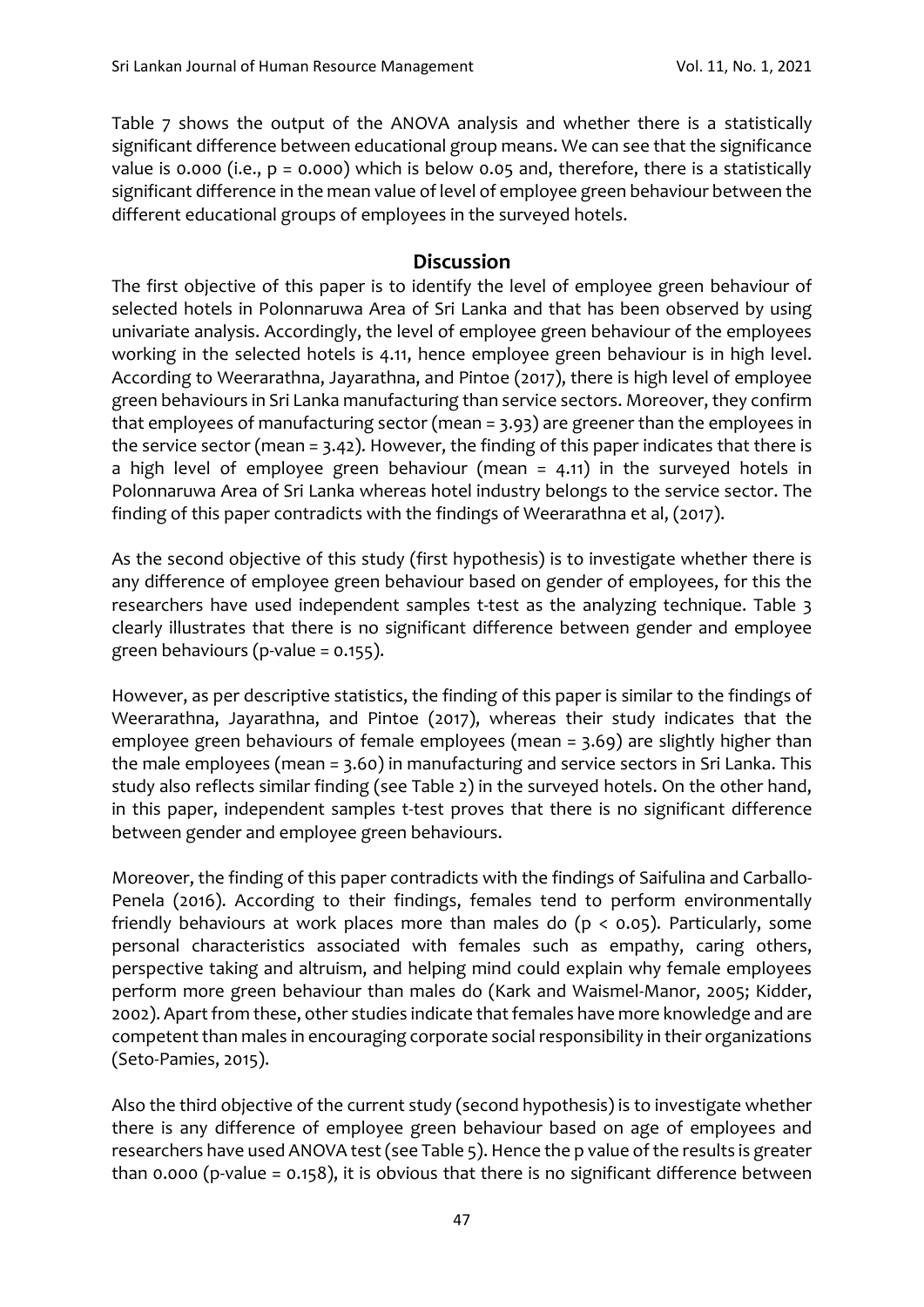age and employee green behaviours. According to Norton et al., (2015), age is positively affected to the employee green behaviours and they concluded that the older employees have high level of employee green behaviours. Moreover, researchers have also suggested that older individuals' supposed unwillingness to change habits is a key barrier to proenvironmental behavior in aging population (Pillemer, Wells, Wagenet, Meador and Parise, 2011), suggesting that older individuals may see less need for environmentally-responsible actions where these findings are almost different from the current study.

Further, the result of the current study is consistent with a recent meta-analytic investigation of environmental behaviors in non-work settings that suggests that age differences in employee green behaviors are likely to be small (Wiernik et al., 2013).

Final objective of the current study (third hypothesis) is to investigate whether there is any difference of employee green behaviour based on the education levels of employees. As per the results of ANOVA test (p-value = 0.000), it is evident that the employee green behaviour is different based on their education levels. More specifically, employees who are educated up to postgraduate have highest level of employee green behaviours (mean = 4.7889) and employees educated less than G.C.E O/L have lowest level of employee green behaviour (mean = 3.6483). The findings of this paper could be supported by the findings of Hoffmann and Muttarak (2017), where they found that education positively influences to the propensity to undertake employee pro-environmental behaviours and another research finding states that employees who are educated up to doctoral degree have highest level of green behaviours while lowest value is for employees educated up to only high school (Weerarathna, Jayarathna, and Pintoe, 2017).

### **Conclusion**

According to the descriptive analysis results, mean value of employee green behaviour is 4.11 and it is deviated around 0.297 value. Hence, based on the decision rule, it could be concluded that there is a high level of employee green behaviour in the surveyed hotels in Polonnaruwa Area of Sri Lanka. Also this paper investigated that the employee green behaviour significantly does not vary based on the gender and age of the selected sample. However, there is a significant difference of employee green behaviour based on education levels of the employees of surveyed hotels.

### **Contribution of the Study**

Tourism industry plays a major role in Sri Lankan economy where it provides many job opportunities and earns foreign currency income to our country. Here, the local and foreign customers pay more attention towards naturally located hotels in the country. Thus, it is much more important to be aware and develop the skills and attitudes of employees to concern more regarding the green behaviour while giving a best service to attract the customers. As there was lack of researches made on this particular current issue in Sri Lankan context this study has fulfilled this gap by studying the level of employee green behaviour and the selected personal factors (gender, age and education) which could vary the green behaviour of employee in special reference to hotel industry. Also the current study is an evidence to substantiate that there is high level of employee green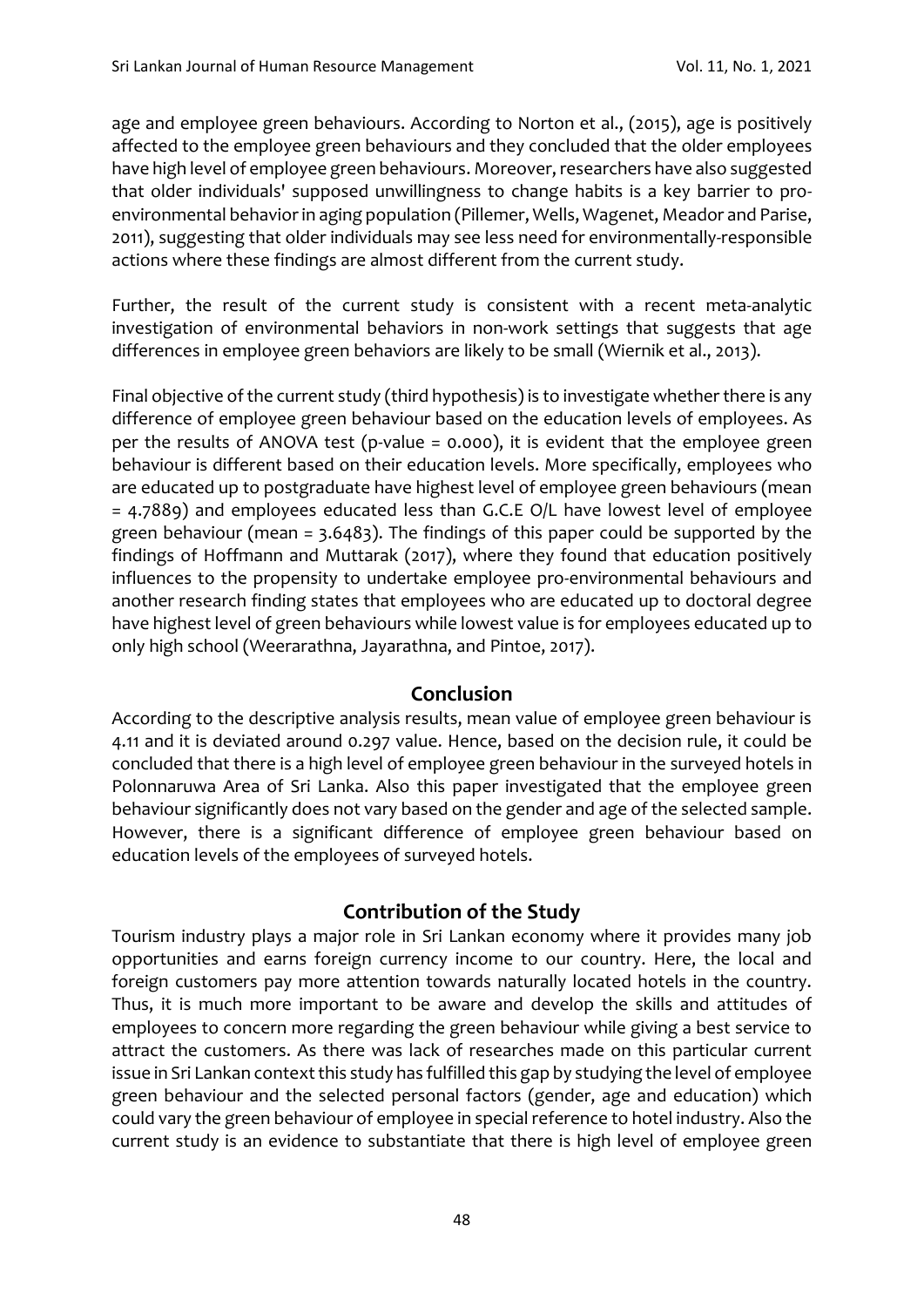behaviour in the surveyed hotels, which could be used by other researchers to study further in future.

### **Recommendations and Limitations of the Study**

Although the employee green behaviour of the selected sample is in high level, it is important to sustain in the industry by following the "going green" concept and improving the employees' behaviour in such ways as:

- Advising, arranging programs and events regarding the advantages of the ecoproject and how to carry on an eco-project by the management.
- Appreciating and providing more benefits for the employees who practice green behaviour.
- Set-up the minds of employees toward green behaviour and encourage them to raise their voice against environmental issues.
- Very especially the HR team of the hotels should concern more about the educational qualifications of the employees when recruiting the applicants.

As the limitations of the current study, it is possible to mention that only 200 as the number for the sample have been selected to conduct the study and it is limited to the Polonnaruwa Area of Sri Lanka. Also the study concern is only about EGB of the Sri Lankan hotel industry and this could be extended to other industries in future studies.

### **References**

- Andersson, L. Jackson, S. E. and Russell, S. V. (2013), Greening organizational behavior: An introduction to the special issue, *Journal of Organizational Behavior,* Vol. 34, No. 2, pp. 151-155. doi:10.1002/job.1854.
- Arulrajah, A. A. Opatha, H.H.D.N.P. and Nawaratne, N.N.J. (2015), [Employee green](http://scholar.google.com/scholar?cluster=9590934270017780038&hl=en&oi=scholarr)  [performance of job: a systematic attempt towards measurement,](http://scholar.google.com/scholar?cluster=9590934270017780038&hl=en&oi=scholarr) *Sri Lankan Journal of Human Resource Management*, Vol. 6, No. 1, pp. 37-62.
- Blok, V. Wesselink, R. Studynka, O. and Kemp, R. (2015), Encouraging sustainability in the workplace: a survey on the pro-environmental behaviour of university employees, *Journal of Cleaner Production*, Vol. 106, pp. 55-67.
- Campbell, J. P. and Wiernik, B. M. (2015), The Modeling and Assessment of Work Performance, *Journal of Annual Review of Organizational Psychology and Organizational Behavior,* Vol. *2*, pp. 47-74.
- Dennis, H. and Thomas, K. (2007), Ageism in the workplace. *Generations,* Vol. 31, Vol. 1, pp. 84–89.
- Dierdorff, E. C. Norton, J. J. Gregory, C. M. Rivkin, D. and Lewis, P. (2013), O\*NET's National Perspective on the Greening of the World of Work, In Huffman, A. H. and Klein, S. R. (eds), *Green Organizations, Driving Change with I-O Psychology*, 1<sup>st</sup> ed, Routledge: New York.
- Dumont, J. Shen, J. and Deng, X. (2016), Effects of Green HRM Practices on Employee Workplace Green Behavior: The Role of Psychological Green Climate and Employee Green Values, *Human Resource Management*, Vol. 56, No. 4. pp. 613–627.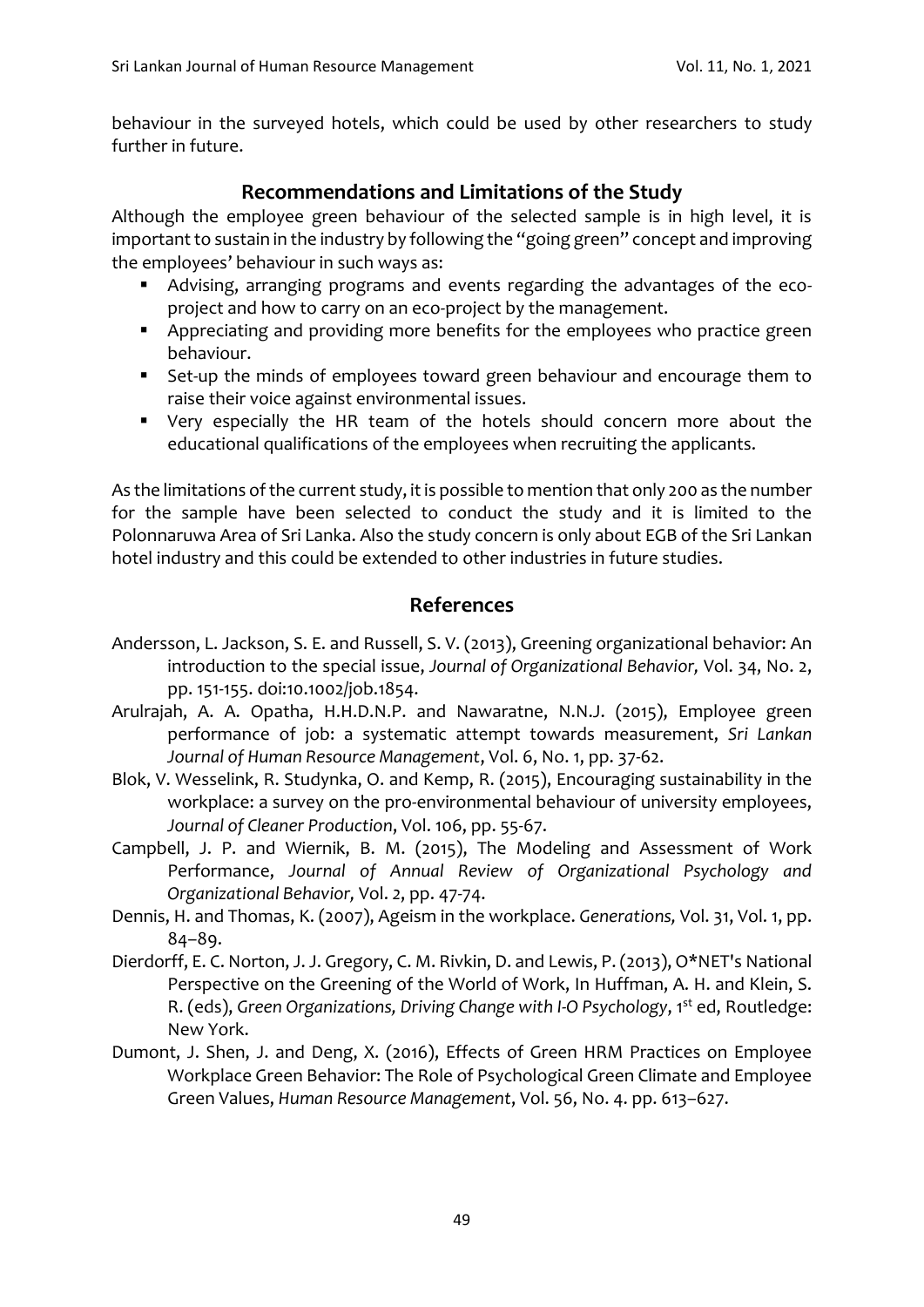- [George, J.](https://www.scopus.com/authid/detail.uri?authorId=57211961906&eid=2-s2.0-85083500730) S. and [Jayakumar, K.N.](https://www.scopus.com/authid/detail.uri?authorId=57211966018&eid=2-s2.0-85083500730) (2020), The demographics of employee green behaviour among IT Professionals, *[International Journal of Scientific and Technology Research](https://www.scopus.com/sourceid/21100894501?origin=recordpage)*, Vol. 9, No. 4, pp. 13-16.
- Hernandez, J. Perez, O. A. and Rangel, A. C. (2016), A Review of Research Methods in Strategic Management; What Have Been Done, and What is Still Missing. *Journal of Knowledge Management, Economics and Information Technology,* Vol. *6*, No. 2, pp. 112-119.
- Hoffmann, R. and Muttarak, R. (2017), Learn from the Past, Prepare for the Future: Impacts of Education and Experience on Disaster Preparedness in the Philippines and Thailand, *World Development,* Vol. 96, pp. 32-51.
- International Fiancé Corporation Group of World Bank. (2013), Ensuring Sustainability in Sri Lanka's Growing Hotel Industry, PricewaterhouseCoopers (Private) Limited, Sri Lanka and PricewaterhouseCoopers (Private) Limited, India (pp. 1-39). https://www.ifc.org/wps/wcm/connect/45f2305d-6368-42da-bf42
- Jabbour, C. J. and Beatriz, L. (2016), Green Human Resource Management and Green Supply Chain mangement; linking two emerging agendas, *Journal of Cleaner Production,* Vol. 112, pp. 1824-1833.
- Kark R. and Waismel-Manor, R. (2005), Organizational Citizenship Behavior: What's Gender Got To Do With It? *Organization,* Vol. 12, No. 6, pp. 889–917. DOI:10.1177/ 1350508405057478.
- Kidder, D.L. (2002), The Influence of Gender on the Performance of Organizational Citizenship Behaviors, *Journal of Management,* Vol. 28, No. 5, 629–648. DOI: 10.1177/014920630202800504.
- Klein, R. M. D'Mello, S. and Wiernick, B. M. (2012), Demographics and employee sustainability. In Jackson, S. E. Ones, D. and Dilchert, S. (eds), *Managing human Resources for Environmental Sustainability*, San Francisco: Jossey-Bass.
- Luchs, M. G. and Mooradian, T. A. (2012), Sex, Personality, and Sustainable Consumer Behaviour: Elucidating the Gender Effect, *Journal of Consumer Policy,* Vol. *35*, No.1, pp. 127-144.
- Masri, H. A. and Jaaron, A. A.M. (2017), Assessing green human resources management practices in Palestinian manufacturing context: An Empirical Study*, Journal of Cleaner Production,* Vol. 143, pp. 474-489.
- McConnaughy, J. C. (2014), Development of an employee green behavior descriptive norms scale. *Electronic Theses, Projects, and Dissertations*, California State University, San Bernardino.
- Muttarak, R. and Lutz, W. (2014), Is education a key to reducing vulnerability to natural disasters and hence unavoidable climate change? *Ecology and Society,* Vol. *19,* No. 1, p. 42. doi: org/10.5751/ES-06476-190142.
- Norton, T. A. Parker, S. L. Zacher, H. and Ashkanasy, N. M. (2015), Employee Green Behavior: A Theoretical Framework, multilevel review, and future research agenda, *Jouranal of Organization and Environment,* Vol. 8, No. 1, pp. 103-125. doi:10.1177/108602661557573.
- Ones, D. S. and Dilchert, S. (2012a), Employee Green Behaviors, In Jackson, S. Ones, D. and Dilchert, S. (eds), *Managing Human Resources for Environmental Sustainability,* San Francisco: Jossey-Bass, Retrieved from http://site.ebrary.com/lib/csusb/docDetail.action?docID=10575604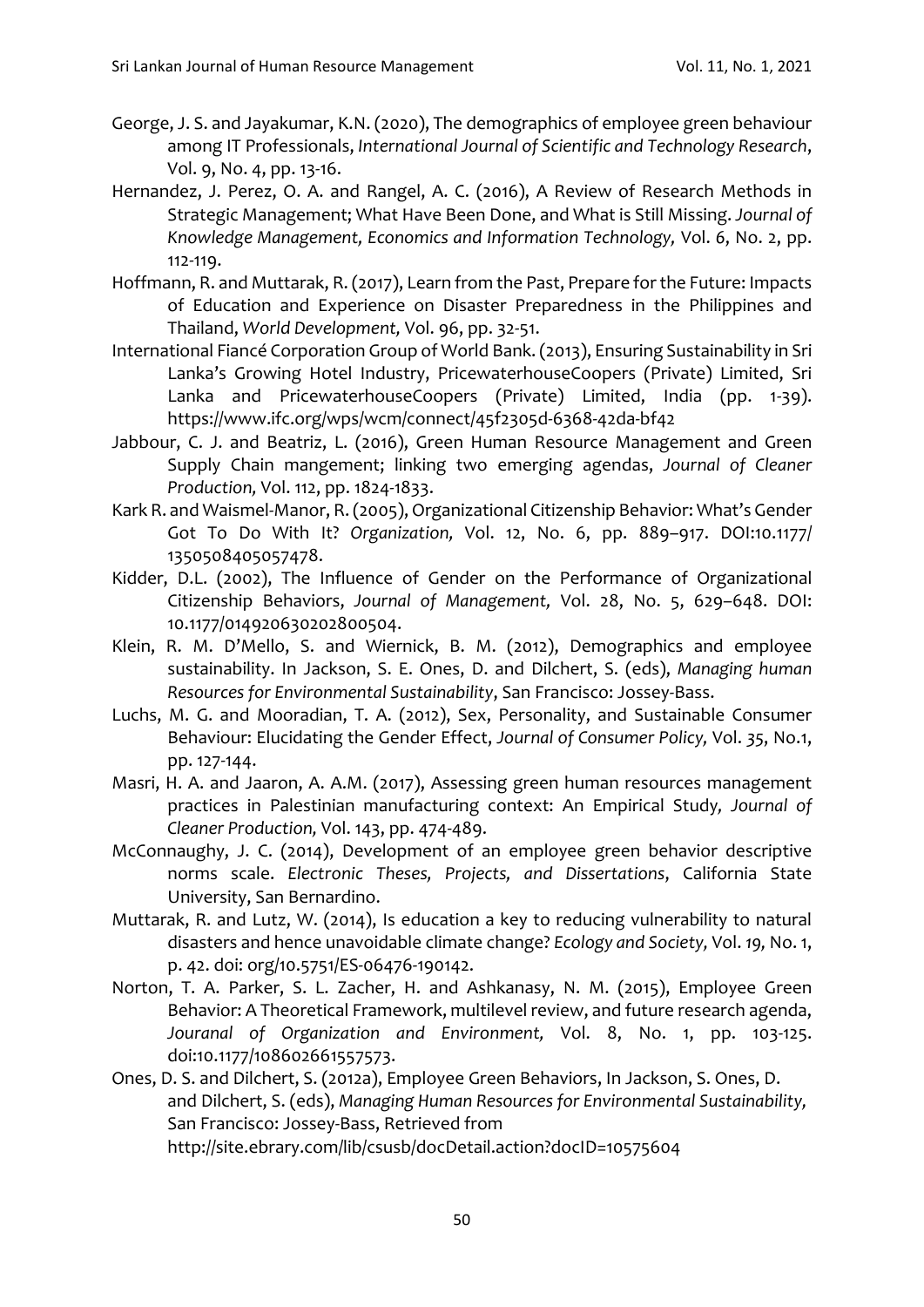- Ones, D. S. and Dilchert, S. (2012b), Environmental Sustainability at Work: A Call to Action, *Journal Industrial and Organizational Psychology,* Vol. *5*, No. 4, pp. 444-466.
- Opatha, H. H. D. N. P. (2013), Green Human Resource Management: A Simplified Introduction, *HR Dialogue*, Department of HRM, Faculty of Management Studies and Commerce, University of Sri Jayewardenepura, pp. 22-41.
- Opatha, H. H. D. N. P. and Arulrajah, A. A. (2014), Green Human Resource Management: Simplified General Reflections, *International Business Research*, Vol. 7, No. 8, pp. 101- 112.
- Opatha, H.H.D.N.P. (2015), *Organizational Behaviour*: *The Human Side of Work*, Colombo: Department of HRM, University of Sri Jayewardenepura.
- Opatha, H.H.D.N.P. (2019), *Sustainable Human Resource Management: Expanding Horizons of HRM*, Colombo: Department of HRM, University of Sri Jayewardenepura.
- Opatha, H. H. D. P. J. and Kottawatta, H. (2020a), Green HRM and Environmental (Green) Attitude: Do Green HRM Practices of Sri Lankan Tiles Industry Affect to Determine the Environmental (Green) Attitudes of the Employees?, *International Journal of Management Excellence,* Vol. 15, No. 2, pp. 2207-2219.
- Opatha, H. H. D. P. J. and Kottawatta, H. (2020b), [Impact of Green Attitude on Green Work](https://www.researchgate.net/profile/Hhd-Pooja-Jayani-Opatha/publication/342898563_Impact_of_Green_Attitude_on_Green_Work_Behavior_An_Empirical_Study_of_Employees_in_a_Sri_Lankan_Tiles_Manufacturing_Company/links/5f0c72c4a6fdcc2f32336e05/Impact-of-Green-Attitude-on-Green-Work-Behavior-An-Empirical-Study-of-Employees-in-a-Sri-Lankan-Tiles-Manufacturing-Company.pdf)  [Behavior: An Empirical Study of Employees in a Sri Lankan Tiles Manufacturing](https://www.researchgate.net/profile/Hhd-Pooja-Jayani-Opatha/publication/342898563_Impact_of_Green_Attitude_on_Green_Work_Behavior_An_Empirical_Study_of_Employees_in_a_Sri_Lankan_Tiles_Manufacturing_Company/links/5f0c72c4a6fdcc2f32336e05/Impact-of-Green-Attitude-on-Green-Work-Behavior-An-Empirical-Study-of-Employees-in-a-Sri-Lankan-Tiles-Manufacturing-Company.pdf)  [Company,](https://www.researchgate.net/profile/Hhd-Pooja-Jayani-Opatha/publication/342898563_Impact_of_Green_Attitude_on_Green_Work_Behavior_An_Empirical_Study_of_Employees_in_a_Sri_Lankan_Tiles_Manufacturing_Company/links/5f0c72c4a6fdcc2f32336e05/Impact-of-Green-Attitude-on-Green-Work-Behavior-An-Empirical-Study-of-Employees-in-a-Sri-Lankan-Tiles-Manufacturing-Company.pdf) *Asian Journal of Social Science and Management Technology*, Vol. 4, No. 2, pp. 1-7.
- Ortega-Egea J, M. Garcı´a-de-Frutos, N. Antolı´n-Lo´pez, R. (2014), Why Do Some People Do "More" to Mitigate Climate Change than Others? Exploring Heterogeneity in Psycho-Social Associations, *PLoS ONE* Vol. 9, No.9, e106645, pp. 1-17. doi:10.1371/journal.pone.0106645
- Pillemer, K. Wells, N. M. Wagenet, L. P. Meador, R. H. and Parise, J. T. (2011), Environmental Sustainability in an Aging Society: A Research Agenda, *Journal of Aging and Health,* Vol. *23*, No. 3, pp. 433–453. doi: 10.1177/0898264310381278.
- Saifulina, N. and Carballo-Penela, A. (2016), Promoting Sustainable Development at an Organizational Level: An Analysis of the Drivers of Workplace Environmentally Friendly Behaviour of Employees, *Sustainable Development*, Vol. 25, No. 4, pp. 299- 310, DOI: 10.1002/sd.1654
- Sekaran, U. (2010), *Research Methods For Business*. Southern Illinois University at Carbondale,United States of America.
- Setó-Pamies, D. (2015), The relationship between women directors and corporate social responsibility, *Corporate Social Responsibility and Environmental Management,* Vol. 22, No. 6, pp. 334–345. DOI:10.1002/csr.1349.
- Sharma, P. and Sharma, S. (2011), Drivers of proactive environmental strategy in family firms, *Business Ethics Quarterly,* Vol. 21, No. 2, pp. 309-334.
- Thevanes, N. and Arulrajah, A.A. (2016), The Relationships among Environmental Training, Environmental Attitude of Employee, Environmental Behavior of Employee and Environmental Orientation of Organization: A Review of Literature. *Proceedings of the 13th International Research Conference on Business Management (ICBM)*, University of Sri Jayewardenepura, Sri Lanka, pp. 416-438.
- Thevanes, N. and Arulrajah, A. A. (2020), Environmental Training and Environmental Orientation of Organization: The Mediating Role of Environmental Behavior of Employee, *Sri Lankan Journal of Human Resource Management*, Vol. 10, No. 2, pp. 46- 62.